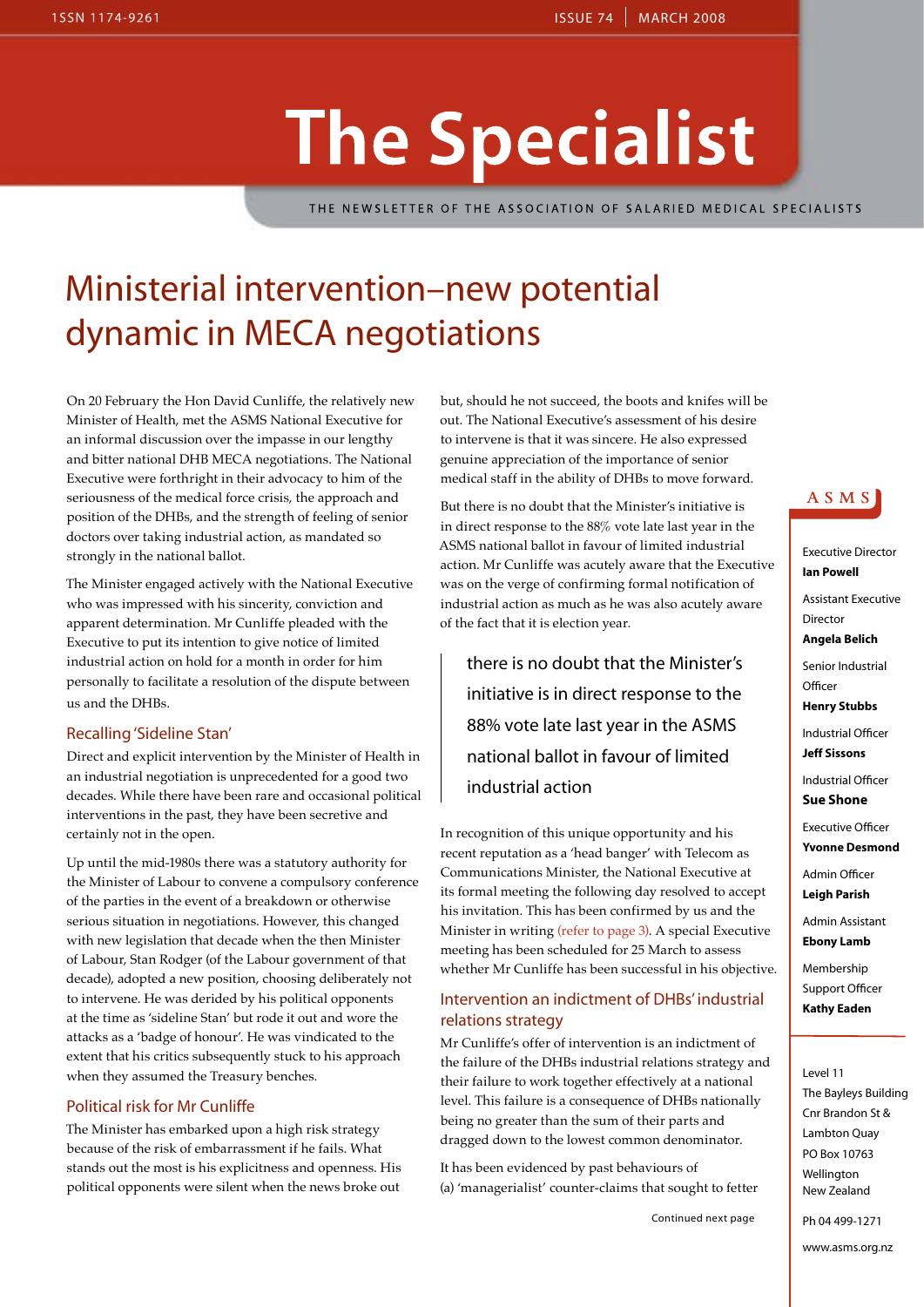#### from previous page

senior medical staff professionalism, rights and influence, and professional development and education, and (b) disingenuous and at times downright dishonest public relations spin.

Mr Cunliffe's offer of intervention is an indictment of the failure of the DHBs industrial relations strategy and their failure to work together effectively at a national level

The Minister's difficulty is, despite widespread perceptions to the contrary, that his statutory levers on DHBs are limited. The power to sack a board, appoint new board members and appoint a commission does not extend across to all parts of DHB roles and responsibilities. His levers are not as direct as in his previous immigration portfolio. Nor are they as direct as in the education portfolio where, unlike the Ministry of Health, the State Services Commission is an official 'employer party' (which it formally delegates to the Ministry of Education thereby bringing in the Education Minister) for collective agreement negotiations covering primary and secondary schools. Nevertheless, if not formal levers he is not without significant influence.

#### ASMS focus

The focus of the ASMS's position in this unique process will be on:

- An enhancement of existing terms and conditions. including salaries, to provide a temporary clamp or slowdown on the current bleeding of senior doctors to Australia and elsewhere.
- • Achievement through an investigatory 'commission of inquiry' of a new 'pay fixing' process to address New Zealand's recruitment and retention vulnerability in light of the threats to our public health system posed by the far superior terms and conditions of employment in Australia and the private sector in New Zealand.
- Retention of existing rights under threat from the DHBs, particularly consultation rights.

In the meantime, however, the National Executive has determined the form and dates of limited industrial action in the event that the Minister's intervention does not succeed this month. The form of action would be consistent with the ballot outcome. However, no written notification will be given to DHBs during this one month period. By its special meeting on 25 March the National Executive will be in a position to assess whether Mr Cunliffe's initiative has succeeded and whether the industrial action button needs to be pressed.

This is a most unusual situation to be in and David Cunliffe is a most unusual and hopefully refreshing Minister. He is very self-confident but the proof will be in the eating of the MECA.

MEDIA -

RELEASE

**Ian Powell** Executive Director

## Ophthalmologist shortages

*On 4 March the Royal Australian and New Zealand College of Ophthalmologists made the following media statement, in the name of Dr Jim Stewart, expressing serious concern about the level of workforce shortages.*

The New Zealand Branch of the Royal Australian and New Zealand College of Ophthalmologists (RANZCO) has expressed concern about recently highlighted shortages of ophthalmologists in Dunedin and elsewhere in New Zealand.

There are currently 16 unfilled public hospital vacancies nationally for ophthalmologists. This national shortage of ophthalmologists is not due to a reduction in the numbers of specialists being trained, except temporarily in Dunedin where trainee numbers have had to be reduced because of the shortage of consultant ophthalmologists.

The College wishes to establish more training posts and has done the preparatory work for this, but new positions are dependant on the funding of salaries and the provision of clinical space and operating theatre time in our public hospitals.

We have a steady loss of New Zealand-trained ophthalmologists to Australia, where they can earn twice as much. For instance, there have been recent departures from Auckland, Palmerston North and Timaru.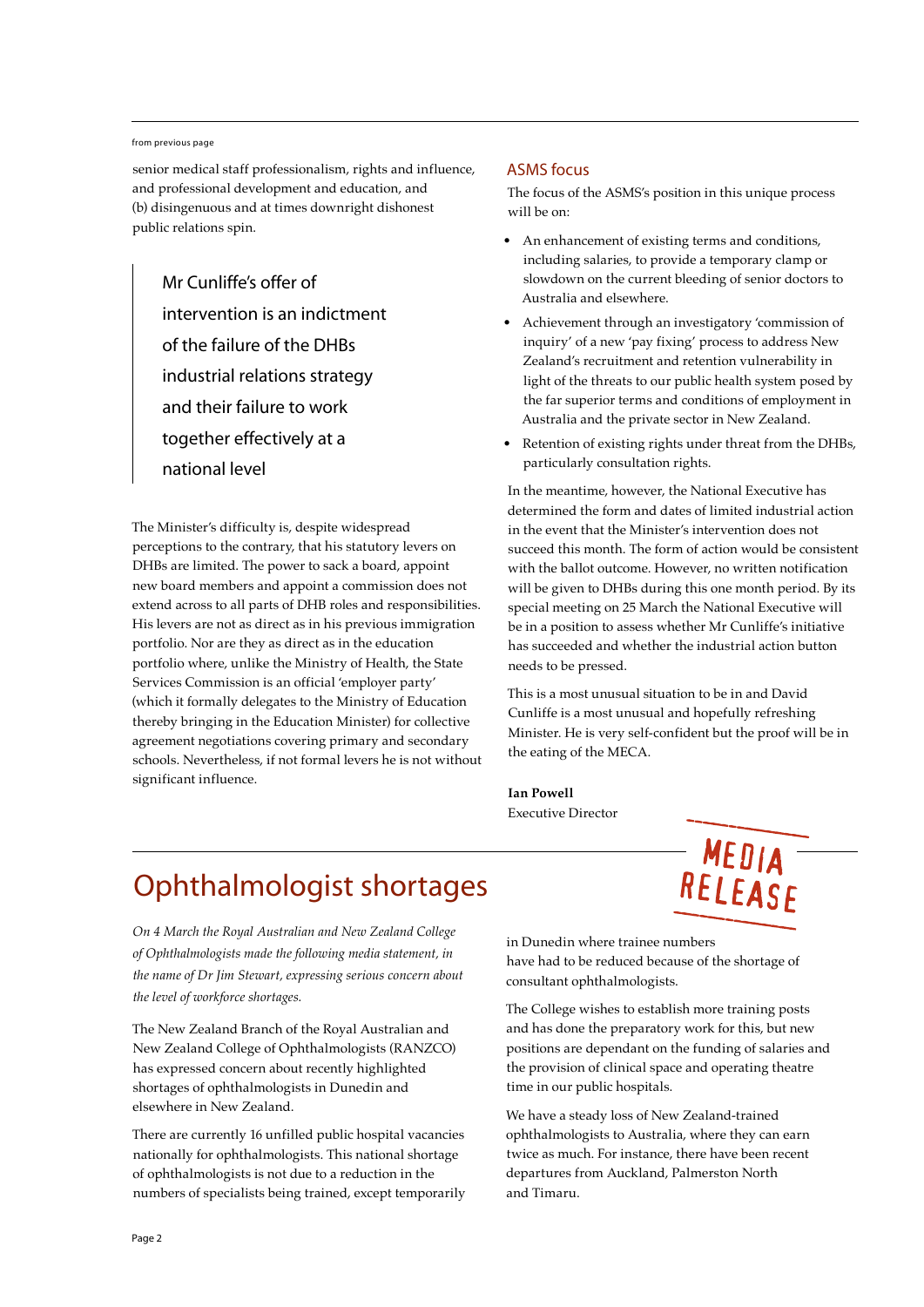## Ministerial correspondence on requested intervention in MECA negotiations, 21 February 2008

Dr Jeff Brown President Association of Salaried Medical Specialists PO Box 10763 Wellington

#### Dear Jeff

Thank you for the opportunity to talk to your executive yesterday. I found it a useful exercise and hope you did also.

I understand that you are deferring any decisions on any action your members might take in order to utilise the opportunity I suggested to facilitate directly a meeting between you and the DHBs to work towards an early settlement of your MECA dispute. I understand the mandate you have and am grateful for your co-operation. Senior doctors play a key role in the provision of a quality public health service.

At the meeting (or meetings) I am proposing the opportunity will be taken to work towards an early settlement. I am looking for a final result, if possible, within a month.

I will copy this letter to the District Health Boards and will publicly confirm that I have written along these lines.

I would be grateful for your early confirmation of your acceptance of this.

Yours sincerely **David Cunliffe** Minister of Health

> Hon David Cunliffe Minister of Health Parliament Buildings Wellington

Dear David

Thank you for your letter of 21 February acknowledging the National Executive's deferring of industrial action.

You propose an opportunity to work towards an early settlement within a month.

We accept your proposal including your personal facilitation of this opportunity.

The National Executive has scheduled its next meeting on 25 March 2007.

Yours sincerely **Dr Jeff Brown** National President ASMS

Page 3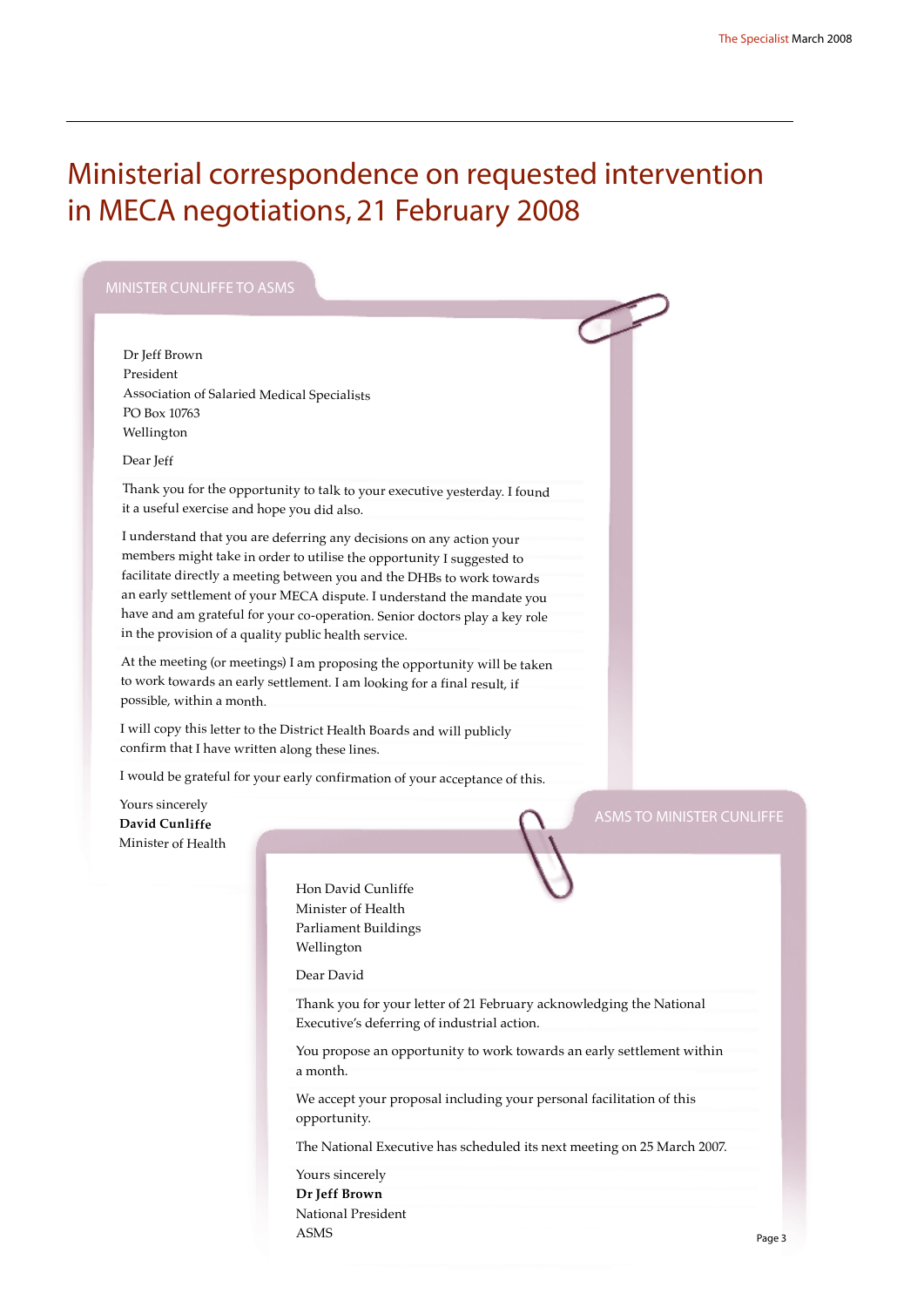#### **PAN PROFESSIONAL MEDICAL FORUM**

#### March 6, 2008

Pan Profesional Medical Forum L6, 2 Woodward Street PO Box 10028 Wellington



Phone: 04 472 3831 Fax: 04 472 3832 Email: cmc@cmc.org.nz

#### Doctors warn of workforce crisis

Doctors' representatives met this week to discuss the state of the medical workforce.

The organizations were the Council of Medical Colleges, the New Zealand Medical Association, the New Zealand Resident Doctors' Association, the Association of Salaried Medical Specialists, and the New Zealand Medical Students' Association, who between them represent all doctors and medical students, said Associate Professor Phil Bagshaw on behalf of the Pan Professional Medical Forum.

The Summit was held on the 3<sup>rd</sup> March and organized by the Pan Professional Medical Forum.

The Summit concluded that the New Zealand medical workforce is in crisis because of its inability to train and retain enough doctors to provide the health services that New Zealanders deserve.

The Summit calls on the Minister of Health to publicly recognize the seriousness of the problem.

"We want him to actively work with us in developing an effective strategy to train and retain more doctors in both the short and long term. We acknowledge Mr Cunliffe's expressed willingness to do so. We want this to become a commitment to take action.

"Letting the crisis continue is not an option. It will burn out the remaining medical workforce and deny New Zealanders basic rights of access to quality patient care."

#### Contact details:

Associate Professor Phil Bagshaw Facilitator PPMF Phone: 027 233 3791









#### ASMS services to members

#### **As a professional association we promote:**

- right of equal access for all New Zealanders to high quality health services
- professional interests of salaried doctors and dentists
- policies sought in legislation and government by salaried doctors and dentists

#### **As a union of professionals we:**

- provide advice to salaried doctors and dentists who receive a job offer from a New Zealand employer
- negotiate effective and enforceable collective employment agreements with employers. This includes the collective agreement (MECA) covering employment of senior medical and dental staff in district health boards which ensures minimum terms and conditions for around 3000 doctors and dentists, over 90% of this workforce.
- • advise and represent members when necessary
- support workplace empowerment and clinical leadership

#### Other services

#### *www.asms.org.nz*

Have you visited our regularly updated website? It's an excellent source of collective agreement information and it also publishes the ASMS media statements.

We welcome your feedback as it is vital in maintaining the site's professional standard.

#### **ASMS Job Vacancies Online**

#### *www.asms.org.nz/system/jobs/job\_list.asp*

We encourage you to recommend that your head of department and those responsible for advertising vacancies, seriously consider using the facility.

Substantial discounts are offered for bulk and continued advertising.

#### **ASMS email Broadcast**

In addition to *The Specialist* the ASMS also has an email news service, *ASMS Direct.* This is proving to be a very convenient and efficient method of communication with members.

If you wish to receive it please advise our Membership Support Officer, Kathy Eaden in the national office at *ke@asms.org.nz*

#### How to contact the ASMS

| Telephone               | 04 499-1271                                                         |
|-------------------------|---------------------------------------------------------------------|
| Facsimile               | 04 499-4500                                                         |
| Email                   | asms@asms.org.nz                                                    |
| Website                 | www.asms.org.nz                                                     |
|                         | Postal Address PO Box 10763, Wellington                             |
| Street Address Level 11 | The Bayleys Building<br>Cnr Brandon St & Lambton Quay<br>Wellington |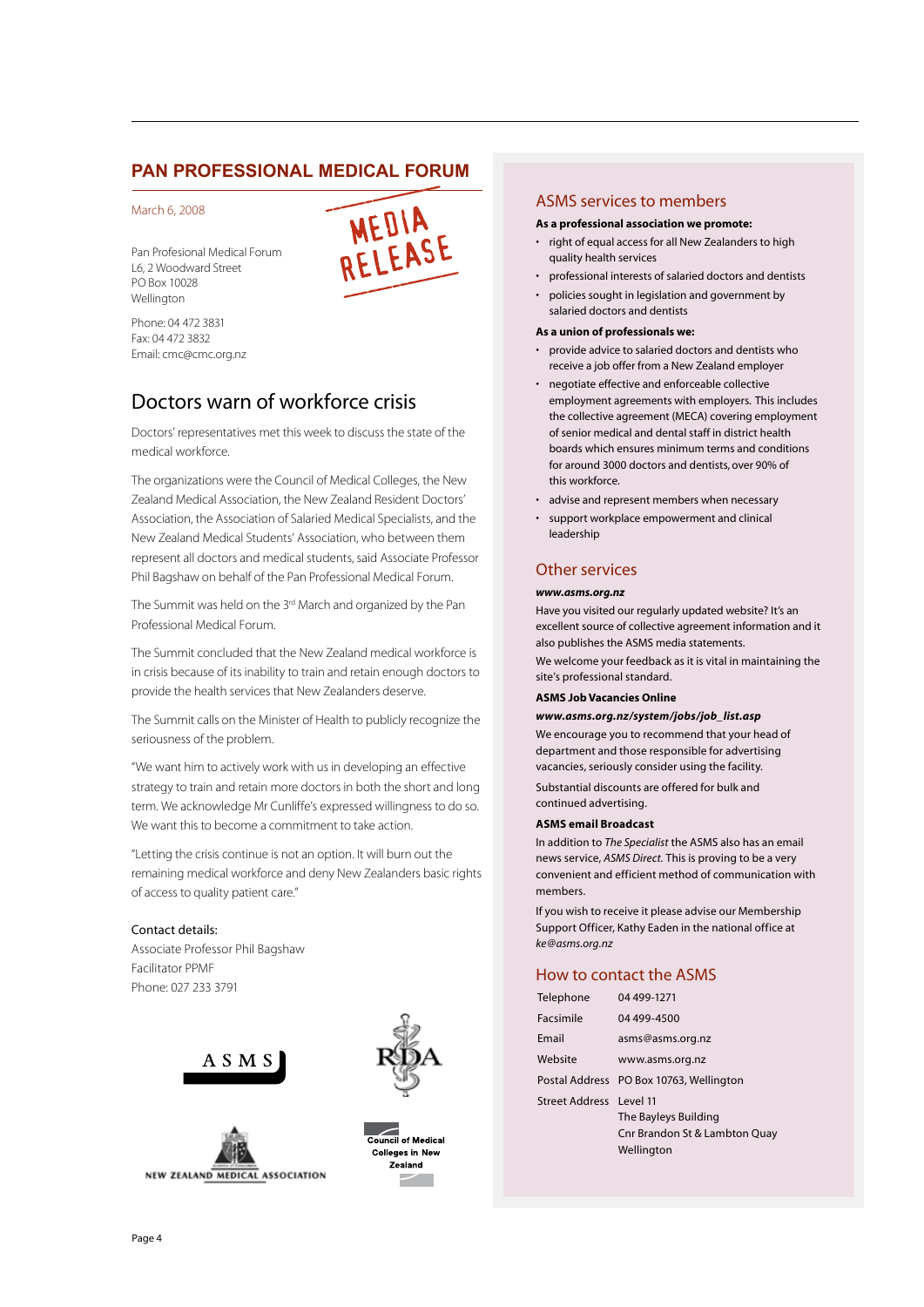

*President's Column*

## Cooking the books

Your negotiating team has endured almost two years of spreadsheet manipulation backing DHB manoeuvres between cost postures for any future funding of you. Eventually we have come to ask:

#### **How can they not see the blindingly obvious? The bleeding out of a specialist workforce.**

#### What are the costs?

The experienced experts eventually packing up their lifestyles and moving to where they have close colleagues, lifelong professional linkages. And the ability to return to their offspring and offspring's offspring for significant life events. Or just for recreation.

#### What are the costs?

The new but disillusioned dynamos dropping kiwi aspirations for the lure of more support, bigger departments, more resource, wider research opportunities and overall optimism for careers of caring. And the ability to return to their ancestors and roots for significant life events. Or just for renovation.

#### What are the costs?

Add in the illusory locum-filled landscape whose cracks and chasms are papered over with short term, agencyfuelled patches. Add the dwindling applicant lists for vacancies even for the "plum" jobs in the big centres.

#### What are the costs?

The multiplier effects of diminished full time complements left to assess and examine, to plan and manage, to investigate and report, to supervise and mentor.

#### What are the costs?

The divisive demands of unfilled resident rotas, of gaps in continuity of teams. The lack of consistent colleagues to educate and hand on the torch of professionalism.

#### What are the costs?

The desperate local solutions to beg, borrow or steal any warm body and brain to prop up a service. And pay any above or below the table odds to keep off the front pages of the papers.

#### What are the costs?

In any sensible spreadsheet these costs would be factored into any amortisation of awards or offers. How can they not see the blindingly obvious?

Perhaps because the human cortex is wired to cook the books. We see what we expect to see. And the more

stressed we are the more we see what we want to see. Experiment after experiment shows us that accounting for life is a pretence at reality, prefaced by all our expectations and desires. We cook the books.

When oenophiles are given white wine tinted with red food colouring they enthuse with the descriptors redolent of red wine appreciation. When branded analgesics are openly used they have more effect than cheap generics. When intelligent observers expect to count basketball bounces they fail to see the gorilla in their midst.

Our daily existence depends on unconscious "filling in" and "filtering out" of sensory input. All modulated by experience and belief systems. All strongly modified by those we spend our days with.

So a CEO floundering between a CFO and a Board, between a public and a Ministry, and believing in the safety of the Consensus of 21, will unsurprisingly act in concert quite differently from how they act when solo. Privately hurting and hunting for solutions, together they cannot see the blindingly obvious.

That all their accounting forecasts for MECA solutions are predicated on worst possible financial scenarios with no factoring of the current excesses which may be reduced. That all their risk avoidance actually maximises chances of system meltdown with no allowance for the rich returns resulting from medical morale.

That their specialist workforce is bleeding out. To Australia and private domains. That stemming that bleeding is far cheaper than transfusions. And safer for the patient. It is blindingly obvious, when your cortex expects and believes, that cooking the books fools only those who prepare to be fooled.

#### What are the costs?

But walk and work with those you need to keep, and the solutions are more brave and more sage.

**Jeff Brown** National President

> \*This article was written prior to the commencement of the 'negotiations' with the Minister of Health and DHBs earlier in March.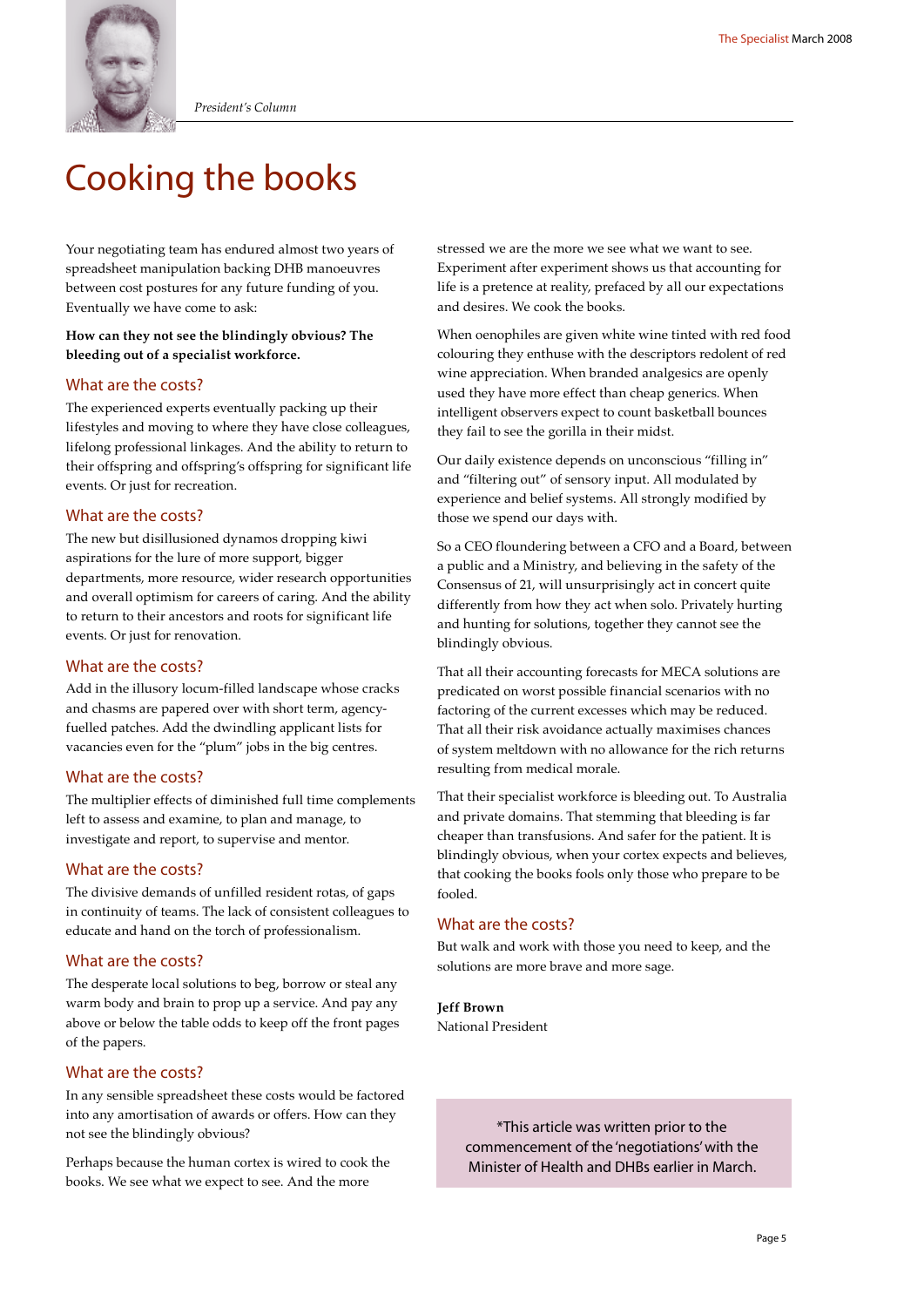

## HDC shines a torch on SMO appointment processes–a cautionary tale

*A DHB has a duty of care to exercise reasonable care and skill when employing staff....*

*The fact that written references were old and, in the main, not from [clinicians in the same specialty], should have been queried....*

*What happened when employing Dr Hasil was a departure from usual practice....*

*The credentialing committee then simply "rubber-stamped" the application and failed to adequately scrutinise the documentation....*

*The evidence discloses a general lack of rigour on the part of the DHB in the appointment of Dr Hasil. In my view, the referees.... should have been independently checked and Dr Hasil's last known employer and/or supervisor should have been contacted..... The DHB failed to take these steps.*

#### **HDC Report: Dr Roman Hasil and Whanganui DHB 2005-2006.**

The recent report of the Health and Disability Commissioner into Whanganui DHB's obstetric service: Dr Roman Hasil and Whanganui District Health Board 2005-2006 is a salutary reminder of the need for employers of senior medical officers to have robust and transparent appointment processes and to rigorously apply them.

It may also have caused some of our members to whisper under their breath: *there but for the grace of God....*

The appointment of SMOs is far too important a matter to be left entirely in the hands of managers and HR practitioners; in an environment of true clinical governance, the shape and design of each service, the clinical component of each SMO position, and the recruitment and appointment of each SMO within the service should be driven and led by the other senior medical officers in the service.

This is particularly important in the present environment of SMO shortages, when the temptation may be to leave the responsibility to service managers or humble HR practitioners. No matter how diligent they may be, no matter how admiring and sympathetic they are to you and your overworked colleagues they simply do not have the same interests as you in filling an SMO vacancy as quickly as possible.

We all know of appointments that have fallen through and locums that have been lost to the service because a manager or HR staffer failed to follow up on an email or return a phone call to a willing appointee. We also know that the consequence of those failures was not more work for the manager or HR consultant who failed to follow-up with the prospective appointee; no, the consequence fell on you and your colleagues as you worked longer and harder, struggling to provide the service by plugging the gaps on the roster and juggling more acutes on top of your own clinical workload.

No one has a greater interest in filling SMO vacancies than the SMOs left to soldier on in the distressed and struggling service. For that reason alone, if for no other, the ASMS strongly advises members is to seize control of the appointments process and drive it to its conclusion. In this way you may be certain that every opportunity and lead is followed up and every suitable prospective candidate is contacted, encouraged, supported and made to feel wanted. Don't leave it to your manager or the HR department, unless you actually ride shotgun over them to ensure they diligently follow up every lead and every opportunity.

MECA clause 53 could be stronger but it still has plenty of teeth. We encourage all members and every clinical director to familiarise themselves with this clause and to ensure it is followed to and beyond its letter:

#### In practical terms

What does this mean in practical terms? How should you and you colleagues implement clause 53 and give effect to its spirit, in addition to its letter?

Each service should assign responsibility for casemanaging each vacancy or new appointment to an individual and energetic SMO within the service: don't just leave it to the Clinical Director, who has many other duties and responsibilities. Perhaps this responsibility should be given to the most recent appointee in the department; who is better placed than them to understand the process and what needs to be done to improve it?

This case manager should draw up a list of all the steps that must be followed in the process, a list of those responsible for each of those steps and a tight but nonetheless realistic timeline to ensure that each step is followed in a timely manner. The case-manager will need to work with the Clinical Director, the HR department and the Chief Medical Officer (as the trouble shooter) to build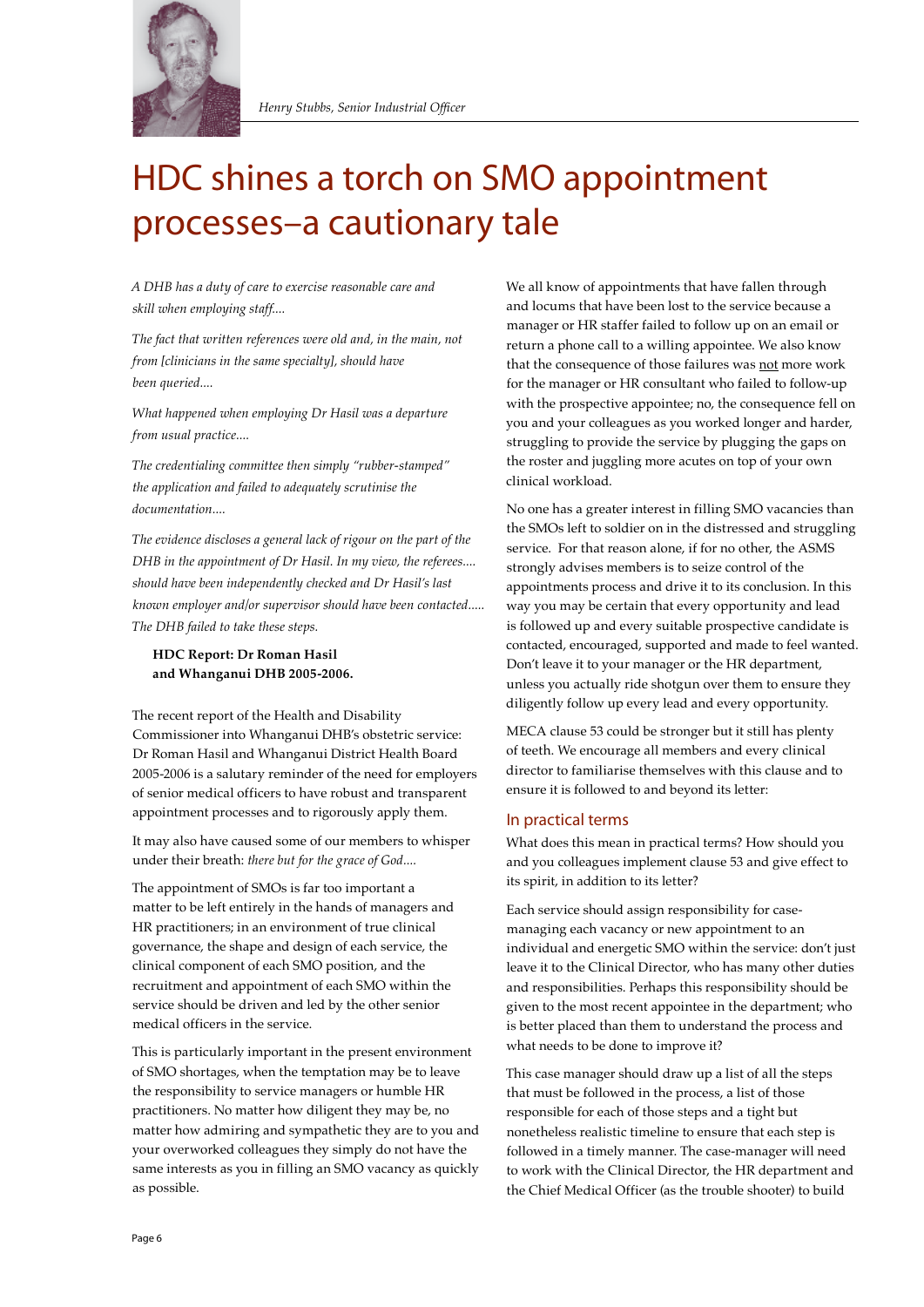up the appointment's momentum and carry it through, right up to the time the new appointees arrives on the scene.

As an aside, but an important one, this same process should be followed whether the appointment is for a new Clinical Director or a short term locum.

There was a time when no permanent appointment would be made until the prospective appointee had visited the hospital and inspected the unit. Of course this was always a two-way process and gave the service an opportunity to inspect and assess the would-be appointee. Wherever possible, this is still the preferred course but, if it is not to be adopted the onus on the appointments committee, the reference checker and the follow-up credentialing committee becomes that much more important.

As Whanganui DHB (and several other DHB that remain nervously quiet) will attest: the cost of getting it wrong always greatly exceeds the cost of doing it once and doing it right.

#### The appointments committee

Perhaps the most important step is the interview process itself; who should be on the appointments committee? There should always be a majority of doctors, at least two of whom should be from the speciality into which the appointment is being made. The Chief Medical Officer or someone from an allied or associated specialty to that of the service making the appointment should also be involved, as a matter of

routine. If this means bringing in one or more outsiders, from the College, a neighbouring DHB or the Specialty Society, so be it.

#### The reference checks

New Zealand does not enjoy the luxury of having many (appointable) applicants for each SMO vacancy. That should make the issue of reference checking even more important. If there is not a reference from the applicant's last hospital, the question should be asked: "Why not?" In this situation, the HDC's comments in the Dr Hasil-Whanganui DHB Report should be noted: independent and direct enquiries should be made of the applicant's last employer and perhaps also the most recently applicable registration authority, wherever it may be.

#### The last word

If all this seems like too much effort, ask yourself these two questions:

"How much more effort will we be put to, if we miss the opportunity to appoint an applicant who was otherwise willing and available to join us?"

"How much more effort we will be put to, if we make a bad appointment by not making the effort now?"

#### **Henry Stubbs**

Senior Industrial Officer

#### **ASMS MECA Clause 53**

#### **53 Appointment Processes**

- 53.1 Prior to a decision being made regarding the need to fill or create a senior medical or dental officer position, whether to a permanent or temporary position, the employer shall consult other affected employees, (i.e. those on the same roster or in the same department or service) as to the need for such an appointment, the nature and level of skills and experience sought and the job description for the appointment.
- 53.2 The appointment committee shall be convened by the chief executive (or their nominee) who shall ensure that:

 (a) The clinical director or delegated senior medical staff member of the relevant department is part of the appointments committee;

 (b) The Senior Medical Staff Committee (or equivalent body agreed with the Association) is invited to appoint at least one member of the appointments committee who shall be from the same or similar discipline to the position advertised; and

 (c) In appropriate circumstances, an independent external senior member from the relevant professional college or association may be invited to be part of the appointments committee.

- 53.3 The parties acknowledge the importance of thorough checking of qualifications and other relevant details of the candidate about to be appointed including accuracy and veracity of referee reports.
- 53.4 Credentialling requirements at the district health board should be included as part of the appointment process.
- 53.5 Fixed Term Appointments

An employee may be engaged for a fixed-term provided there are genuine reasons based on reasonable grounds for the particular fixed-term appointment. The employer shall advise the employee of those reasons at the time of the appointment and record them in the letter of appointment or job description.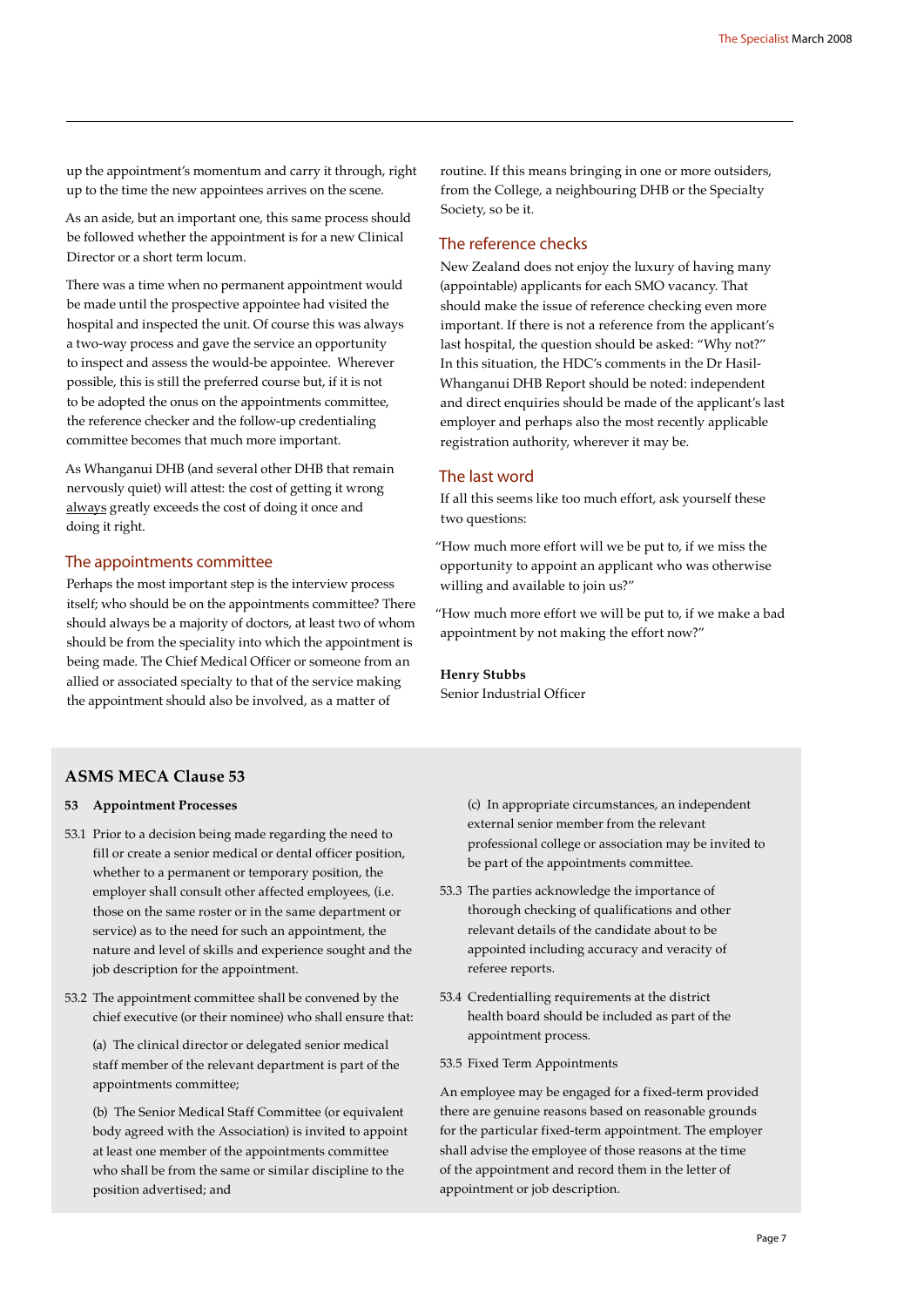

## A union perspective on state sector governance

*Below is an article written for The Specialist by Helen Kelly, the new Council of Trade Unions President. She also spoke to the ASMS Annual Conference last November on this theme.*

How state sector agencies are governed is an issue as important to workers as it is to government. An inclusive, high performing state sector is vital for the achievement of a broad range of policy objectives and calls for a reconsideration of the current dominant form of governance structure in the state sector.

The CTU would propose that the current pure corporate governance model is not either an appropriate model for the state sector or the most productive one and that the better elements of it can be incorporated into a governance model that has public sector values at its core – it is our view that a more socially responsive and democratic form of governance is needed and that a change in governance models is consistent with and necessary for the implementation of current government policy objectives.

#### New model of public sector governance

This new model of "public sector governance" should be promoted as the most appropriate for public services. The CTU does not distinguish between trading and non trading bodies of the State. Crudely put, they all perform core functions of the state that cannot be performed as efficiently, effectively or as fairly as the private sector. They exist either because society would be incoherent without them or because there is a risk that if they were run by private business their resources would not be used in the best interest of the nation.

The CTU is a great believer in the value of the public service to New Zealand's wellbeing as a nation– and as a first point we would insist that any person involved in state sector governance is also a believer. After that the rest is easy.

A new form of governance would mean different questions would be asked by governance bodies when decisions are being made. Below by way of example are two different questions that might be asked under the two different models by a governing board considering the contracting out of laboratory services:

**Corporate governance question:** Will this be good for this corporation?

**Corporate governance answer:** Yes – we will save money and remove our responsibilities for the staff and the quality of services offered.

**Public governance question:** Will this be good for the health system, the nation and the state?

**Public governance answer:** No – by retaining the laboratory, we can use it to train new staff, we can cover for other laboratories for other DHBs when they are short, we can control new changes and new initiatives when we want to introduce them, we will have our own loyal and trained workforce who will have a good career in the DHB and who and can use their knowledge to add to other services we offer.

#### Public v corporate governance

There are clearly some core elements of good governance that fits both models – transparency, accountability etc. The CTU does not dispute these as core elements but believe they are oversold in the corporate model as "the" core elements while other equally important elements are over looked and that because of that, opportunities are being lost.

One of these other elements is the role and potential contribution of unions and workers, in governance decisions. An under-utilisation of union experience and contribution results in both a loss of productivity improvement opportunities and a reduction in democracy. Almost every guideline and standard produced in the public sector has a special caution around employee participation at governance level and potential conflicts of interest. An inbuilt distrust of employee participation is inherent in the concept of corporate governance and these guidelines reflect that.

The CTU supports the development of the broader bottom lines included in a public governance model because they create positive environments to promote workplace issues, but particularly in the state sector because it opens up a place for a discussion about what "other" outcomes would be desirable for public sector agencies other than ensuring essential services are delivered in an effective and efficient way (not to downplay these as important outcomes either). It builds democracy and participation. It should enable more sophisticated cost benefit models to be developed for the sector and enable a better discussion about acceptable public sector outcomes.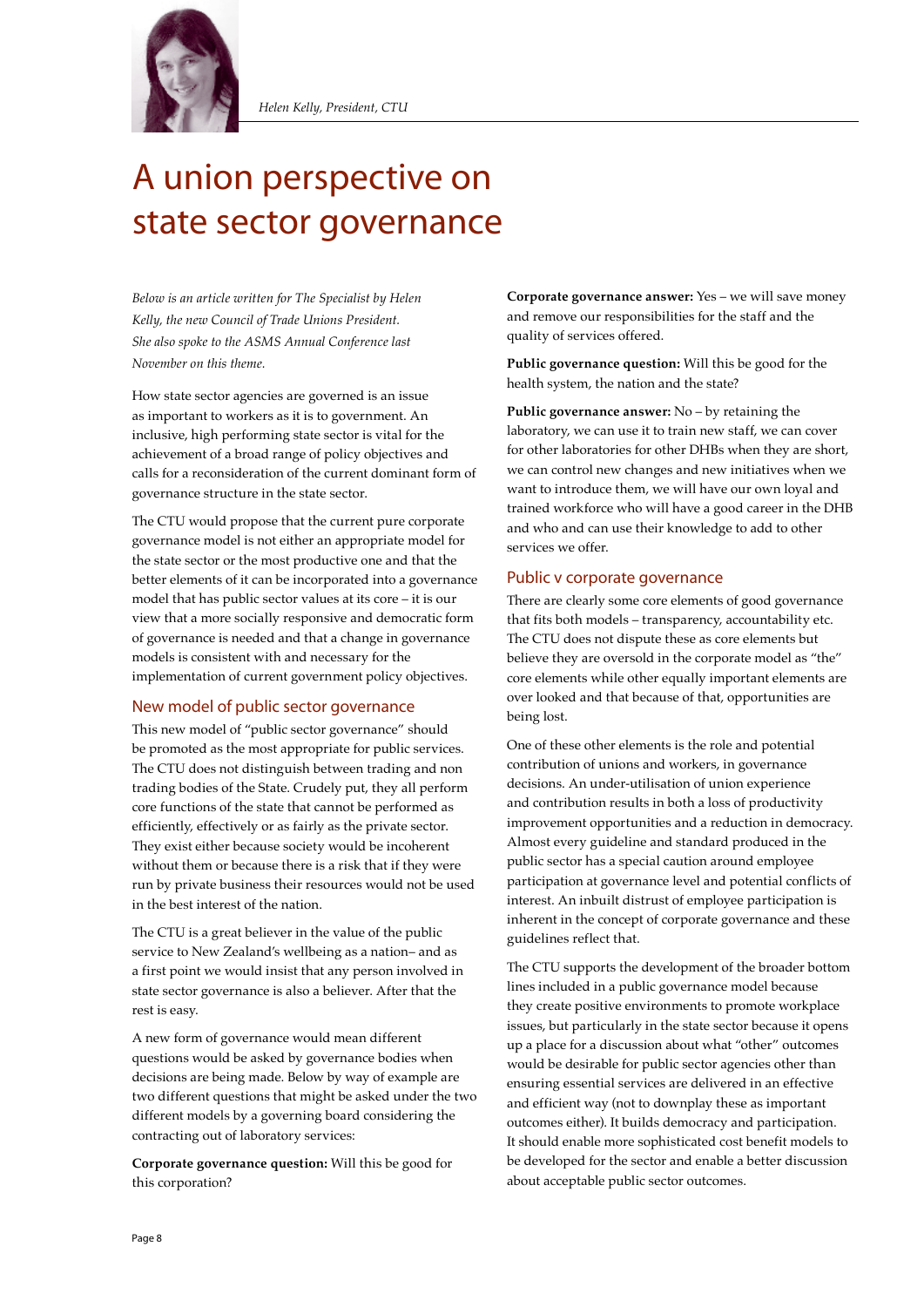#### What would public service governance look like?

So in summary what would public service governance look like?

Firstly strict theories of corporate governance would be abandoned and replaced by a governance model recognising public value and the value of social partners.

The starting point would be a development of core public sector values based on an agreement that public services exist and can be used for the greater public collective good and that its potential for influence is huge and can be and should be legitimately used. It would be acknowledged that participation in the development and progression of the public sector builds democracy.

These values would be monitored from the centre and governors would have a commitment to them.

Unions and members of them would be part of that development and welcomed as participants in high level and workplace policies, strategies and processes.

**Helen Kelly** President Council of Trade Unions

## Support service for doctors

The Medical Assurance Society and Medical Protection Society have joined forces to bring their members an important support service. The support service provides access to a free professional counselling service. Doctors seeking help can call **0800 225 5677** (0800 Call MPS). The call will be answered by the Medico-Legal Adviser on duty who will then arrange counselling or support. The service is completely confidential.



## Superannuation/Kiwisaver update

The ASMS's discussions with the DHBs on the question of splitting superannuation contributions have continued since the article in the previous issue of The Specialist. It appears that this difficult issue can now be largely put to bed.

In December the DHBs announced that they would allow SMOs to split their own contributions between multiple schemes if they wished. More importantly they also signalled that they agreed in principle to the splitting of employer contributions, (the tax breaks for KiwiSaver and KiwiSaver compliant schemes are most significant for employer contributions). Implementation of the splitting of employer contributions was subject to further discussions with approved scheme providers to ensure that doing so would not violate the terms of their respective trust deeds. We understand from our discussions with DHBNZ that all approved scheme providers have confirmed that this is possible.

From our perspective therefore splitting of both employee and employer contributions should now be possible up to a maximum of 6% of your gross income. A possible

exception exists around defined benefit schemes: we are in discussions with DHBNZ as to how we will treat this issue.

We are also in discussions with DHBNZ and the MECA negotiating teams to amend the superannuation clause in the new MECA so as to clarify SMO's entitlements under the new legislative framework.

**Jeff Sissons** Industrial Officer

### New Administration Officer

We are pleased to welcome Leigh Parish to the role of Administration Officer commencing 25 March 2008. Leigh has a strong background in administration and was previously employed at the Ministry of Justice Strategic Policy Unit.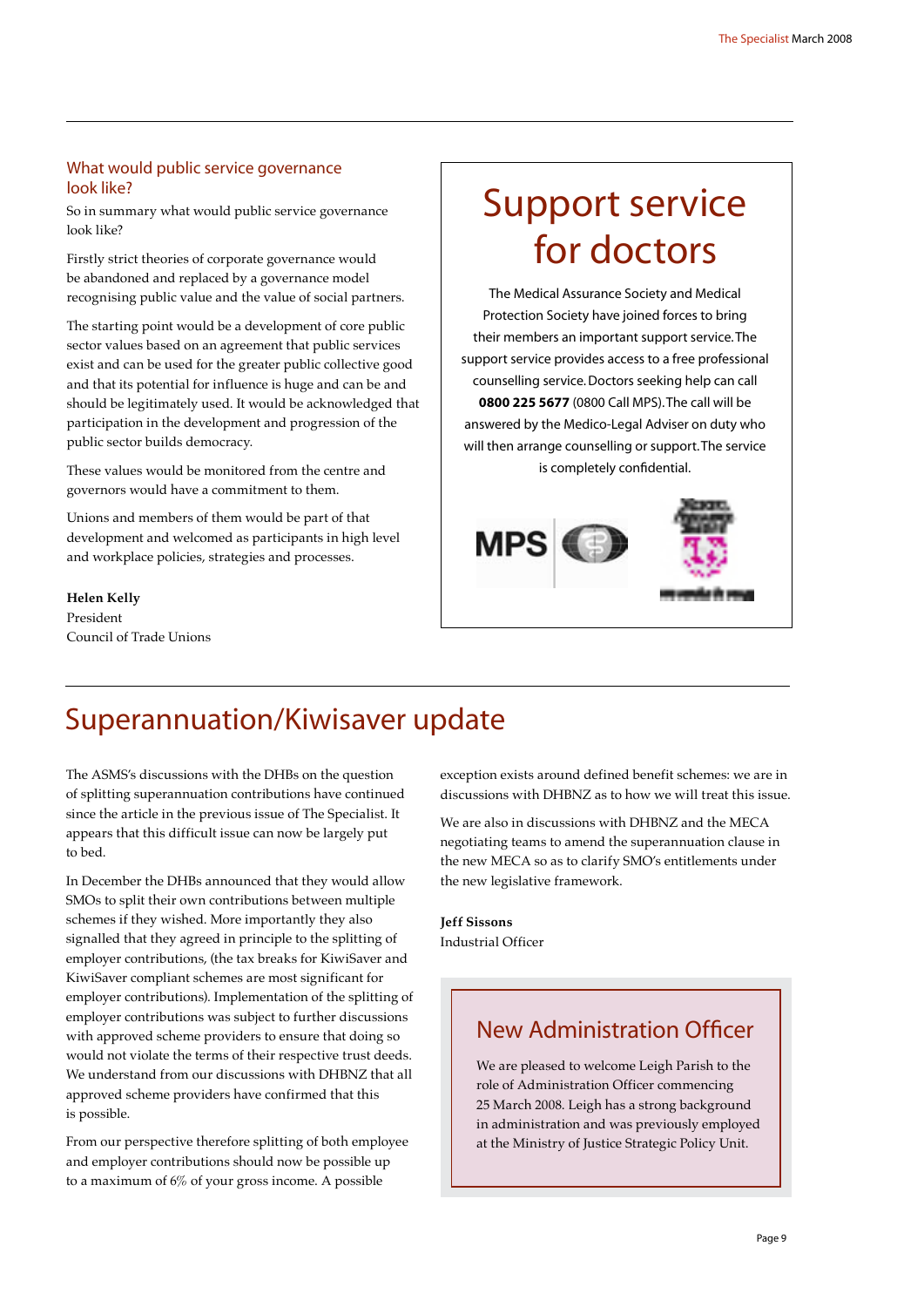

## Importance of unity and broad church

The ASMS has always prided itself on being a broad church of members while recognising that our membership comprises an extensive range of branches of medicine, highly variable sizes of employers from the large tertiary to the small rural DHBs (and the small community organisations that employ salaried GPs), different and changing attitudes towards the balance between work and the rest of life, and fulltime and part-time DHB employment (including a small but discernibly growing number of part-timers without private practice largely for family reasons).

Occasionally and uncommonly we are accused of representing the interests of full-timers rather than part-timers. However, the practical experience does not bear this out. The collective agreements we negotiate apply to both with no special benefits to full-timers. Further, in the current national DHB MECA there is an important clause protecting rights of private practice and distinguishing it from the separate issue of conflict of interest. If anything a greater proportion of the time of the ASMS's industrial staff is spent on part-timers.

"in the current national DHB MECA there is an important clause protecting rights of private practice and distinguishing it from the separate issue of conflict of interest"

#### Unity in MECA negotiations

These national DHB MECA negotiations have proved to be the ASMS's biggest challenge in our 19-year history. Since the commencement of negotiations in May 2006 we have been confronted with a level of negative chief executive unity based on negativity and resembling more World War I generals than responsible health leadership.

It became clear early on that industrial action would have to be considered in a way that previously had not been necessary. But this depended on confidence in a high degree of membership 'buy-in' and preparedness to participate. Right from the beginning we were stymied by the angst and anger of many members against the week long RMO strike in mid-2006, some of which played out in the public arena. Even without this getting extensive membership support (albeit

reluctant), it was going to be difficult because of its unprecedented nature (the exception being South Canterbury in 2002 during a localised negotiation).

#### Cautious gradual escalation

Consequently we have had to adopt a cautious gradual escalation approach through Annual Conference resolutions, the successful national stopwork meetings last July-August, and then the extraordinary national ballot in which 88% of voters supported industrial action. It was this ballot and the National Executive's preparedness to implement the mandate that propelled the Minister of Health, in an action unprecedented for around 20 years, to offer to intervene and facilitate a resolution.

Throughout this ASMS has had to establish and maintain a position of broadest support between those who are morally opposed to industrial action full stop (even though supporting the ASMS's objectives in these negotiations) and those who say enough is enough, we should have been into the industrial action sometime ago. This simplifies the range of views because there are many shades between these two spectrum poles. But they highlight the challenge.

DHB chief executives are hoping that ASMS members will fragment, knowing that if this happens they will succeed with their negative strategy. While there are no significant signs of such fragmentation, we must not let it happen if we want to go some reasonable distance in achieving our objectives. Unity is our strength and disunity or fragmentation our weakness.

**Ian Powell** Executive Director

## 20th ASMS Annual Conference, 20–21 November – *Diary now*!

The 20th ASMS Annual Conference will be held in Wellington (at Te Papa) on 20-21 November (Thursday-Friday). You are encouraged to diary this important event. It is a unique opportunity to discuss the exciting mix of industrial, health policy, medico-legal and political subjects.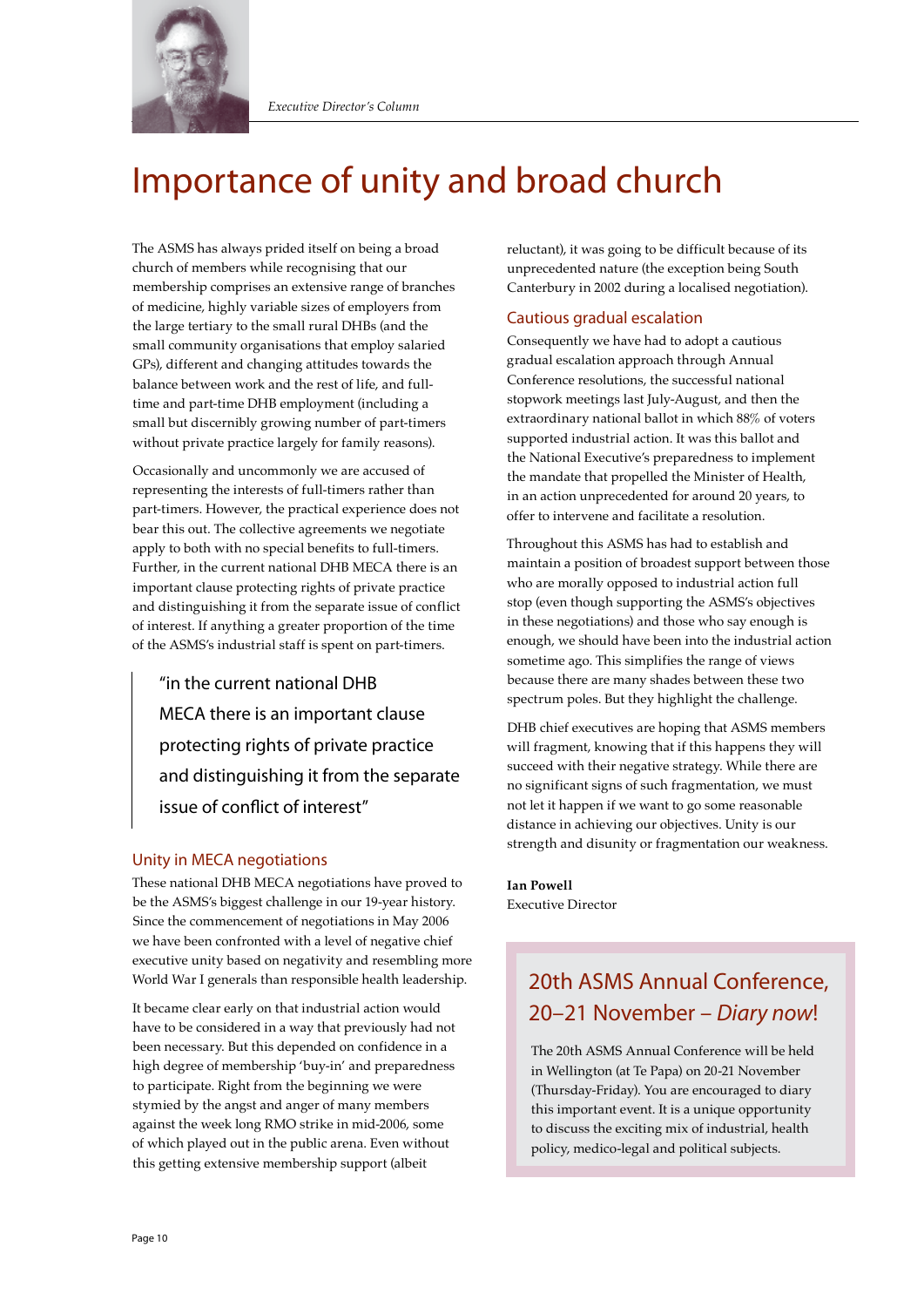

## Update on pay and employment equity reviews in DHBs

Reviews of pay and employment equity (PaEE) conducted in district health boards over the last year are recent chapters in a lengthy story. Equal pay was introduced in the public service in 1960, and later came the 1972 Equal Pay Act and short-lived Employment Equity Act of 1990 (that Act was repealed just six months after its introduction).

In 2004 came the introduction of the Pay and Employment Equity Plan of Action for the Public Service, education and public health sectors. This was part of a strategy to increase women's participation in the workforce, and to enable women's skills and potential to be fully used. Shortages of skills in New Zealand were seen as a major inhibitor to economic growth and the removal of the gender pay gap was seen as an important goal. The theory is that both men and women benefit from greater pay and employment equity and that greater access to flexible working arrangements and better work life balance would benefit everyone.

A series of snapshots – in the form of PaEE reviews - have been taken from the pay and employment situations and experiences of women and men employed in district health boards. First a group was piloted and then the reviews were "verified" at all DHBs. These reviews are being looked at and more closely analysed by a working group made up of employee and employer representatives. Findings of these reviews should be available shortly. ASMS members may remember that the pilots (Otago, Taranaki, MidCentral, Auckland, Hutt Valley) suggest that female SMOs earn less than males and may start on lower steps on the salary scale, (though the data behind this was less than robust).

A draft report with recommendations for further investigation and action is currently being developed prior to preparing for Cabinet. One of the recommendations of the report is likely to be that ASMS meet with DHBs nationally to look at data and develop benchmarks.

Salary information about senior medical and dental officers employed by DHBs has been collated by ASMS since 1993, although it was not until 2005 that a gender breakdown of this information was available from each DHB. In the most recent salary survey the mean for both female specialists and female medical officers is below the mean for their male equivalents.

Strategies range from instituting flexible work arrangements, improving professional development and training, reviewing recruitment policies and welcoming women who have had primary responsibility for child rearing back into the workforce. Some of these strategies have considerable appeal to all SMOs looking for a balance between work and other aspects of their lives. However, with New Zealand's small SMO workforce, onerous rosters and recruitment and retention problems these issues have to be carefully thought through.

Now that 31% of ASMS members are women, the persistence of any gender pay and employment inequity in DHBs has to be a concern. It is sometimes argued that it is only a question of time before the gender gap closes and the increased number of women in medicine will flow through to salaries and close the divide. One woman commented "Childbearing and child rearing account for a small period of time in comparison to a woman's working life, and yet time taken off for this purpose can guarantee ongoing disparity."

Over the next few months reports and recommendations will be circulated both within district health boards and nationally.

**Sue Shone** Industrial Officer

## Doctors' Health Advisory Service (New Zealand)

DHAS provides assistance – independant of all other medical organisations – for medical practitioners or students and their families with personal or health problems.

This service is available for medical, dental and physiotherapy practitioners – confidentiality is paramount.

#### 0800 471 2654 FREEPHONE

Dr Edwin Whiteside National Co-ordinator Email dhas@clear.net.nz